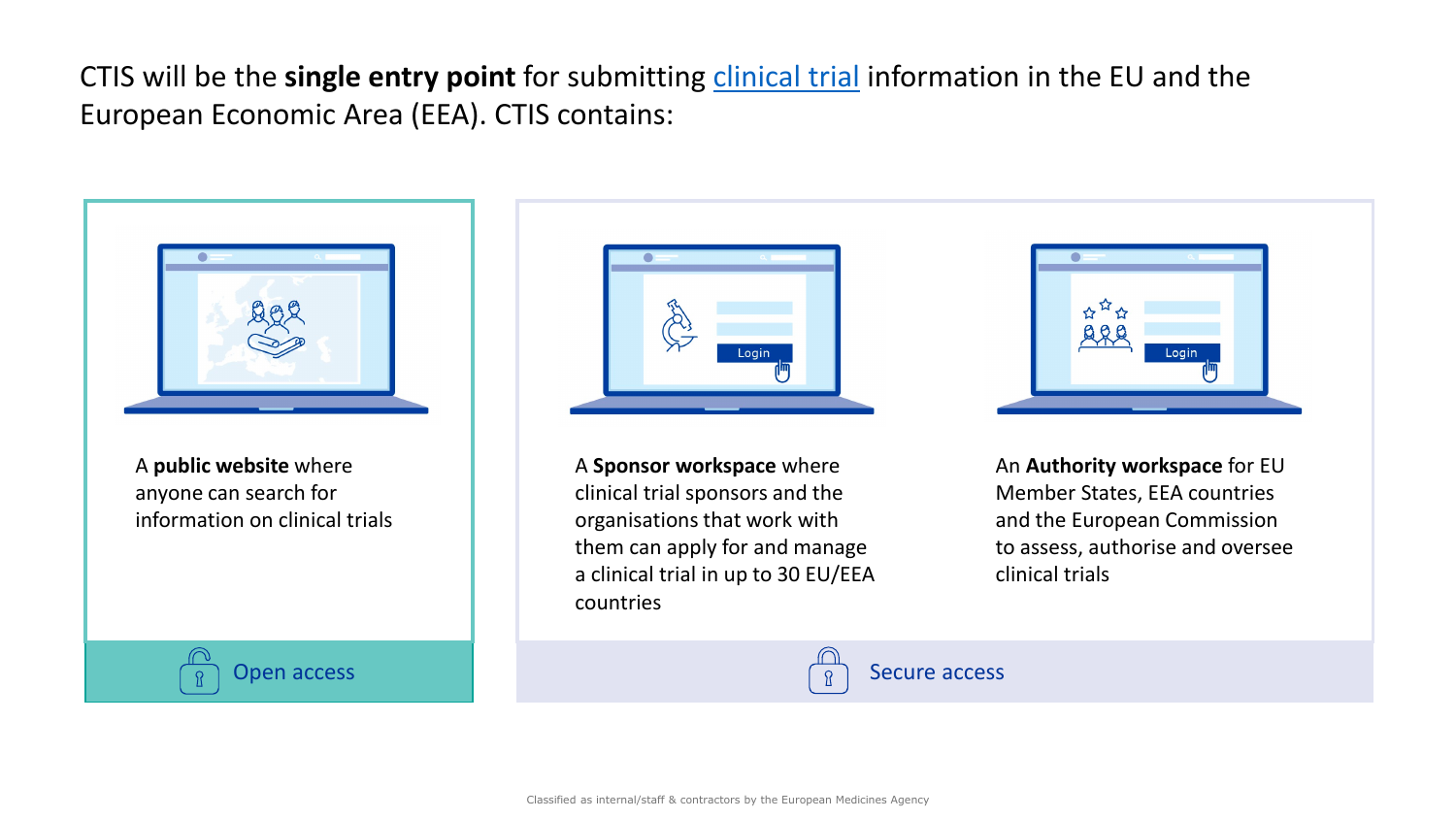The Clinical Trials Regulation foresees a **3-year transition period** to CTIS:

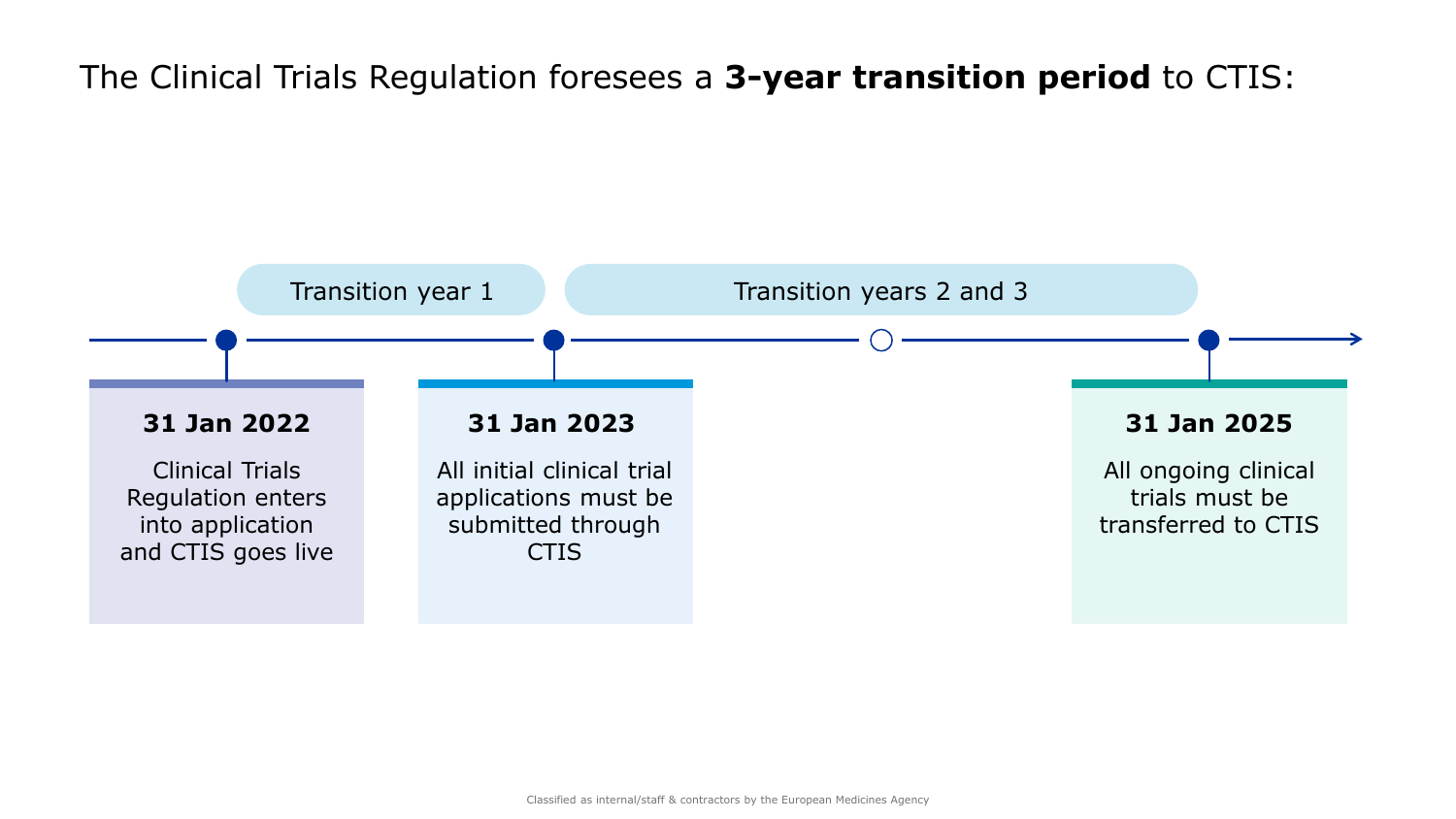# How clinical trials are processed in CTIS

- Clinical trial sponsors who want to gain approval to run a clinical trial in one or more EU/EEA countries **submit a single clinical trial application** form and supporting dossier through CTIS.
- The submission of the single clinical trial application **includes the public registration** of the trial.
- National regulators of EU/EEA Member States assess the clinical trial application. If they authorise the application, the trial can begin.
- CTIS **supports the day-to-day business processes** of EU Member States, EEA countries and sponsors throughout the **lifecycle of a clinical trial**. It will provide regulatory oversight of trials and tools for supervision and monitoring.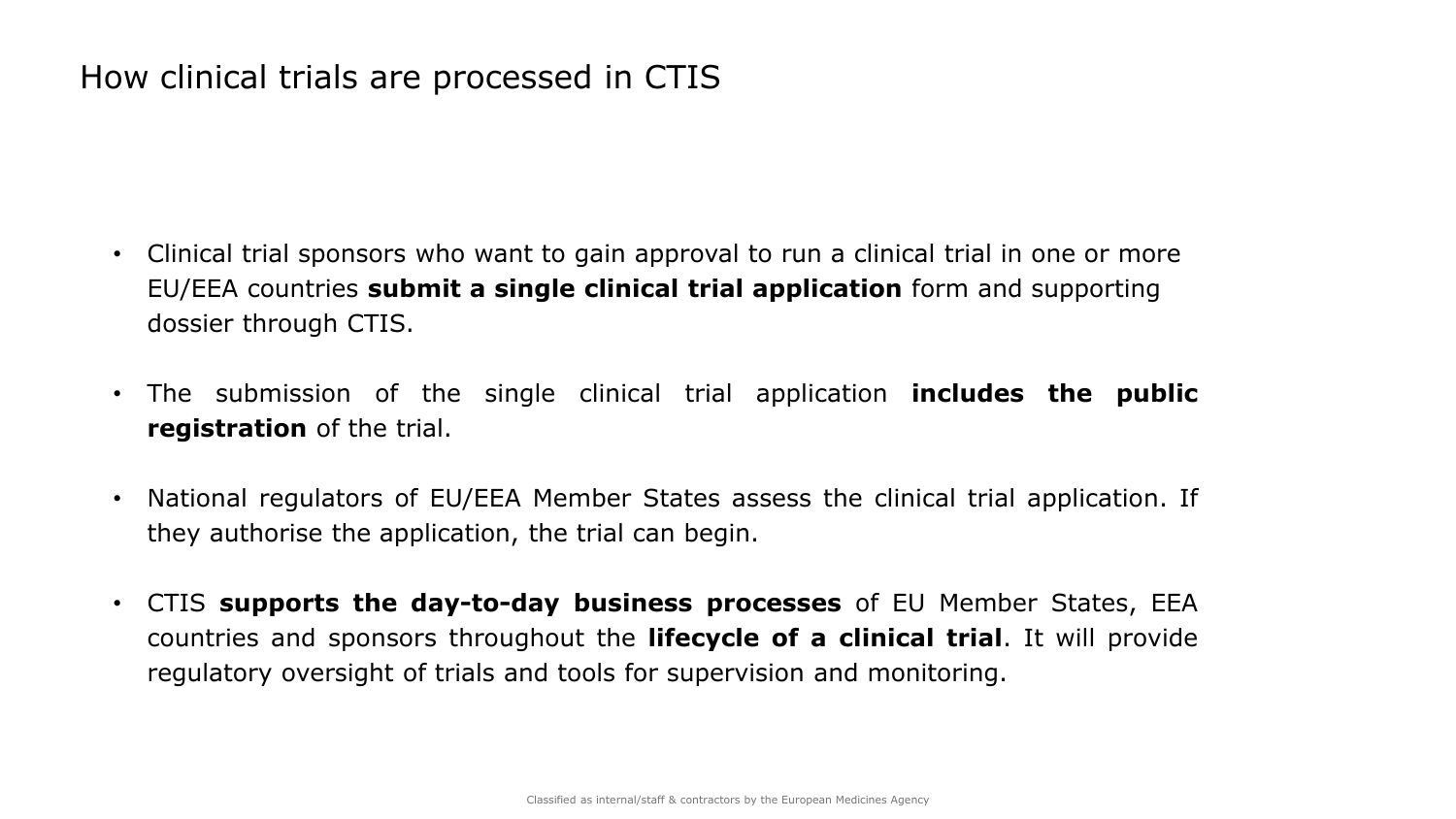# How to prepare for CTIS

- Sponsors can consult the **CTIS Sponsor Handbook** for guidance on how to prepare for CTIS.
- The [CTIS online training programme](https://www.ema.europa.eu/en/human-regulatory/research-development/clinical-trials/clinical-trials-information-system-ctis-online-modular-training-programme) is another key resource.
- The guide to the CTIS training material catalogue on the [CTIS training programme page](https://www.ema.europa.eu/en/human-regulatory/research-development/clinical-trials/clinical-trials-information-system-ctis-online-modular-training-programme) provides an overview of the training catalogue.

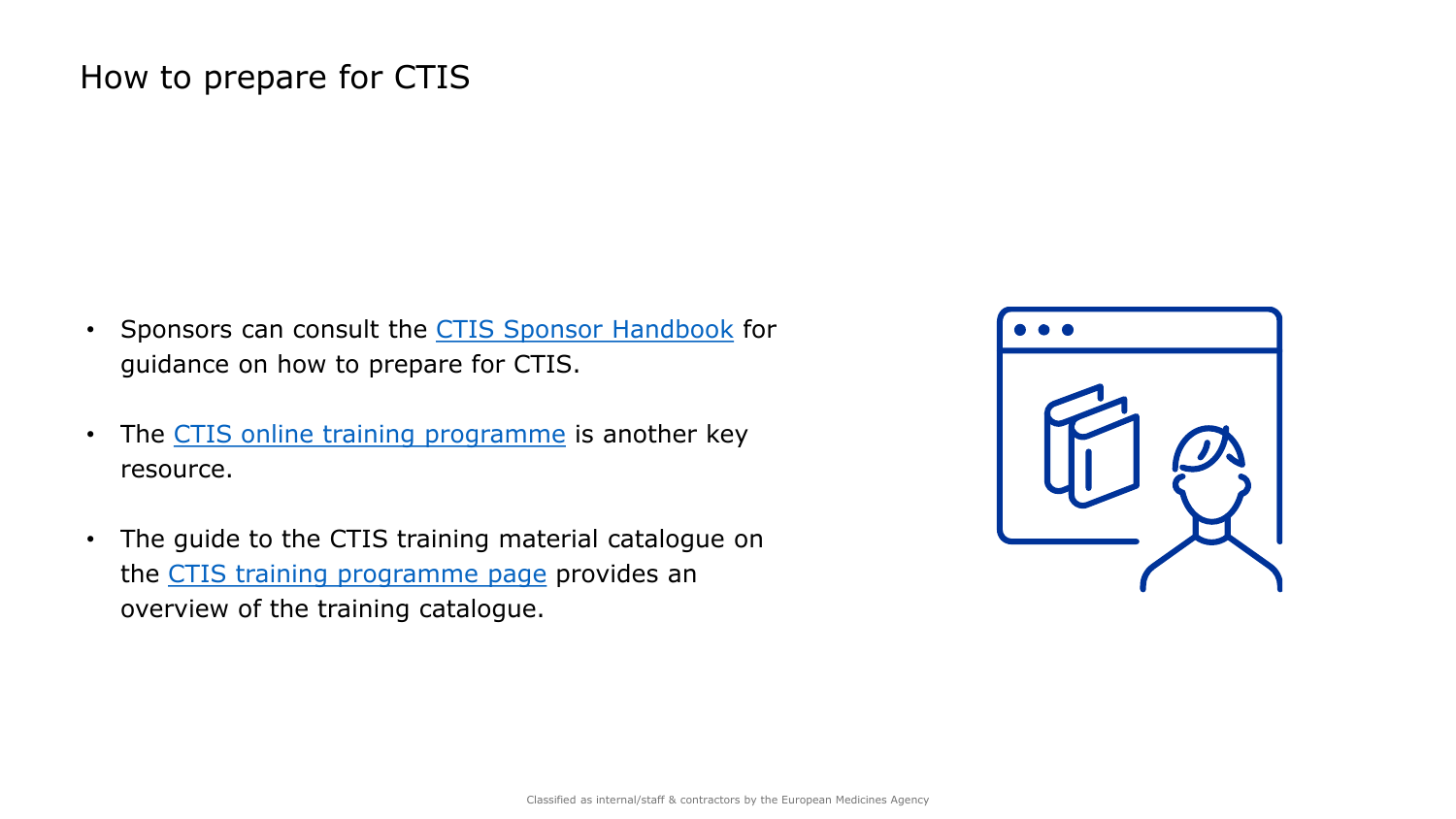### How to register for CTIS

#### 1. Ensure you **have an EMA account**

- You already have an EMA account if you use EMA systems like Eudravigilance or the substances, products, organisations and referentials database (SPOR)
- If you do not already have an account, register via EMA Account [Management](https://register.ema.europa.eu/identityiq/home.html)
- 2. Choose your **user management approach** ([organisation](https://www.youtube.com/watch?v=hfzZxwX2W-Y) vs trial centric)
	- Organisation-centric allows for the management of users by an administrator at the organisation level rather than at the level of an individual trial. It is intended for organisations that will run several trials in CTIS
- 3. For the organisation-centric approach, ensure your **organisation is registered in [OMS](https://www.ema.europa.eu/en/human-regulatory/research-development/data-medicines-iso-idmp-standards/spor-master-data/organisation-management-service-oms)** and **register your first High-Level Administrator** via EMA Account [Management](https://register.ema.europa.eu/identityiq/home.html)
- 4. Ensure your **product is registered** in [XEVMPD](https://www.ema.europa.eu/en/human-regulatory/post-authorisation/data-medicines-iso-idmp-standards/extended-eudravigilance-medicinal-product-dictionary-xevmpd-training)

View the 'Getting started with CTIS quick guide' [here](https://www.ema.europa.eu/en/human-regulatory/research-development/clinical-trials/clinical-trials-information-system-training-support#reference-materials-for-clinical-trial-sponsors-section).